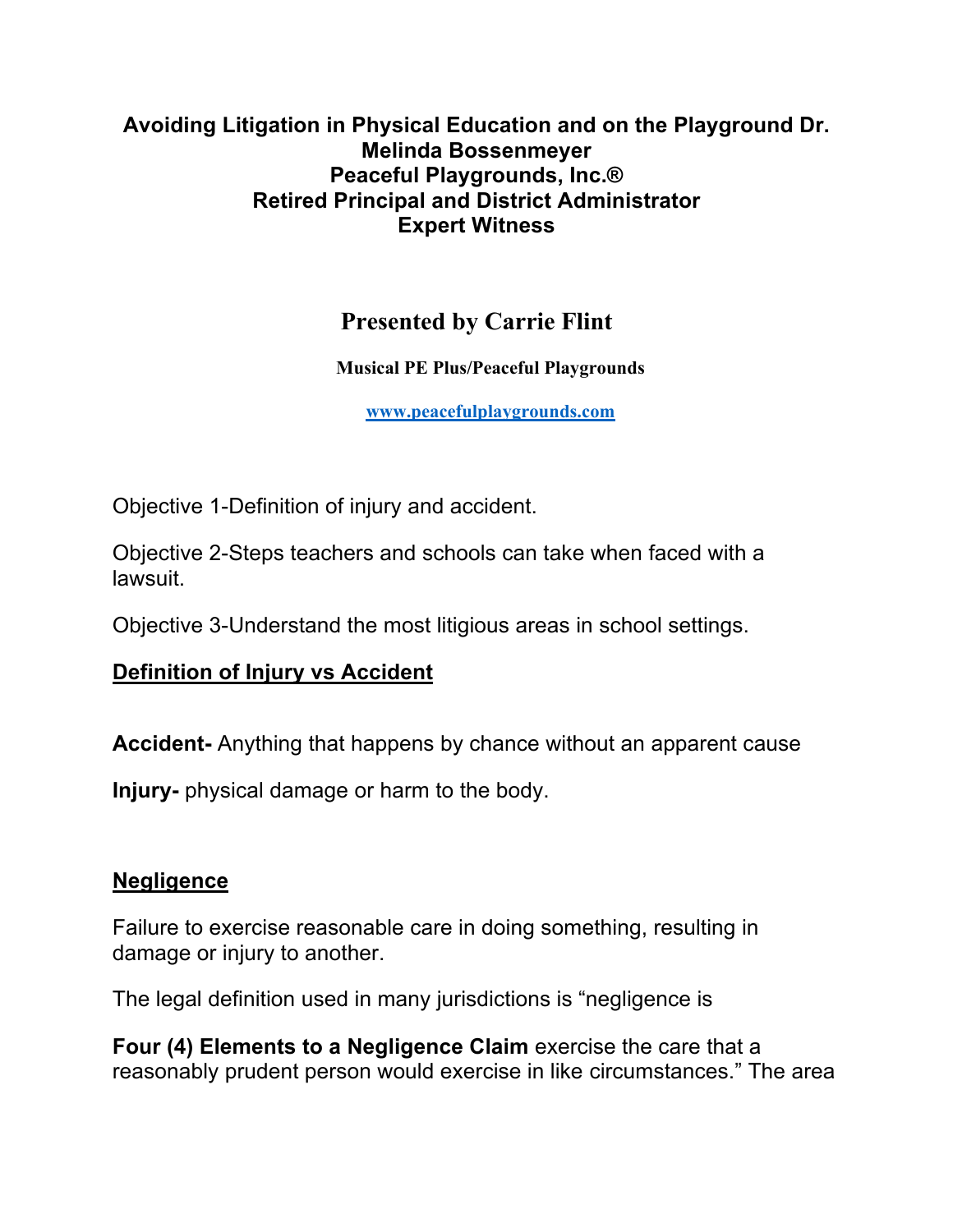of tort law known as **negligence** involves harm caused by carelessness, not intentional harm.

**1. Duty** - The defendant owed a legal duty to the plaintiff under the circumstances;

\* Legal duty of Care

**2. Breach** - The defendant breached that legal duty by acting or failing to act in a certain way;

\* Reasonably prudent person

**3. Causation** - It was the defendant's actions (or inaction) that actually caused the plaintiff's injury; and a failure to

\* Foreseen action or lack of could result in injury.

**4. Damages** - The plaintiff was harmed or injured as a result of the defendant's actions.

**Supervision** – failure to exercise reasonable care in supervision - is a contributing cause in 40% of playground injury cases.

## **What can you do?**

- Train staff in Bullying Prevention.
- Train staff in Playground Supervision.
- Assign supervision during transitions.
- Assign supervision in "hot bed areas".
- Maintain school grounds properly, especially PE facilities and Playgrounds.
- Document
- o Playground surfacing 60%of serious injuries occur here
- $\circ$  Campus walk through by custodian daily, with daily report
- $\circ$  Forms for work orders documentation
- o Safety Rules and Procedures in writing to parents, students & teachers
- o Supervision zones and scheduled duty

o **Document, Document, Document** .